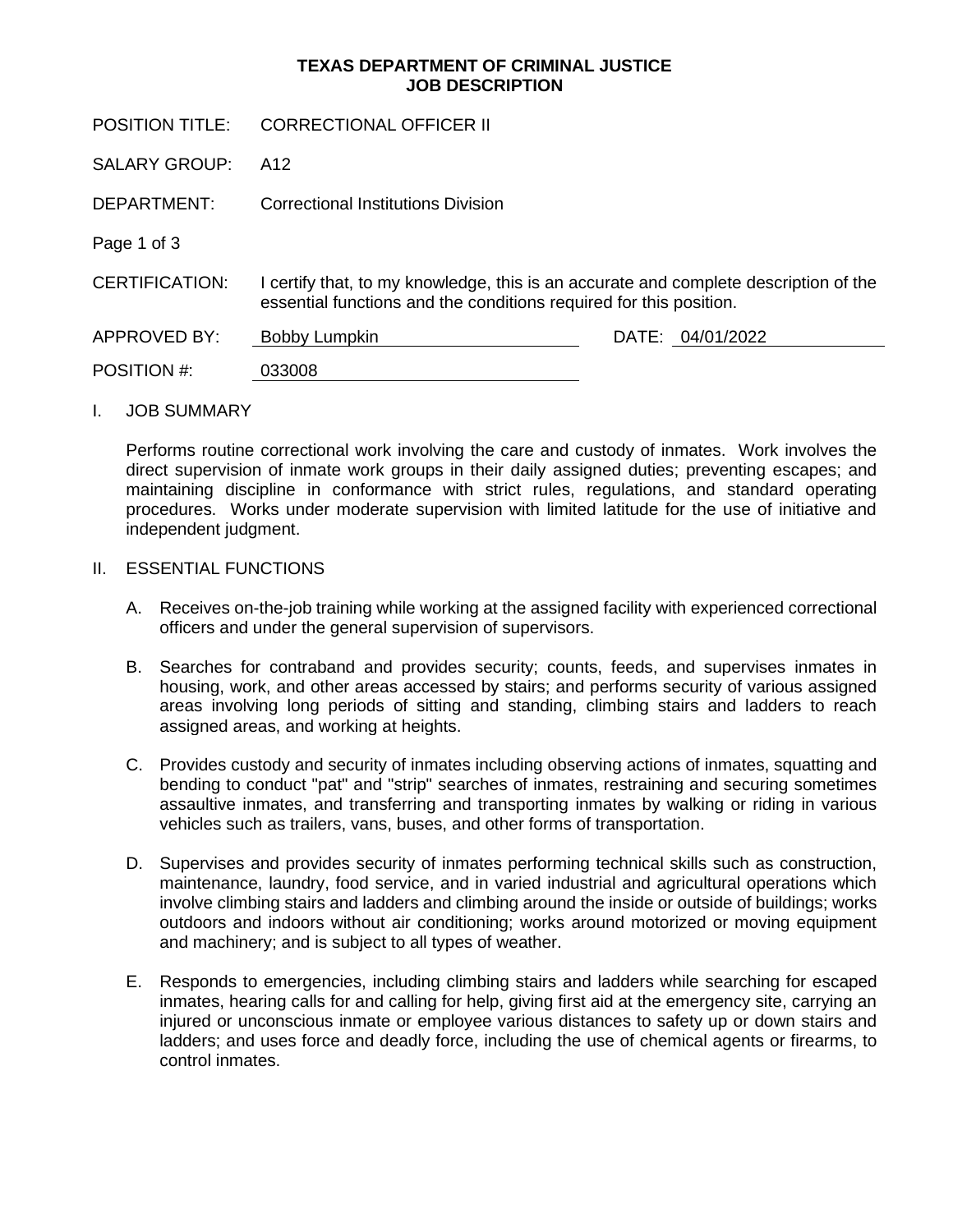# **TEXAS DEPARTMENT OF CRIMINAL JUSTICE JOB DESCRIPTION**

POSITION TITLE: CORRECTIONAL OFFICER II

SALARY GROUP: A12

DEPARTMENT: Correctional Institutions Division

Page 2 of 3

- F. Reads, reviews, and properly applies information found in inmate records which is related to the inmate's health and safety and to the security of the facility; provides leadership and technical guidance to other staff; complies with policies, procedures, rules, and regulations; enforces inmate disciplinary rules; and prepares and maintains records, forms, and reports.
- \* Performs a variety of marginal duties not listed, to be determined and assigned as needed.

# III. MINIMUM QUALIFICATIONS

- A. Education, Experience, and Training
	- 1. Graduation from an accredited senior high school or equivalent or GED.
	- 2. Successful completion of an accredited Texas Department of Criminal Justice (TDCJ) approved college Correctional Officer Training program or TDCJ Correctional Officer Pre-Service Training Academy.
	- \* Continued employment is contingent upon passing exams and skills tests.
- B. Knowledge and Skills
	- 1. Knowledge of agency and departmental organizational structure, policies, procedures, rules, and regulations preferred.
	- 2. Skill to interpret and apply rules, regulations, policies, and procedures.
	- 3. Skill to communicate ideas and instructions clearly and concisely.
	- 4. Skill to coordinate with other staff, departments, officials, agencies, organizations, and the public.